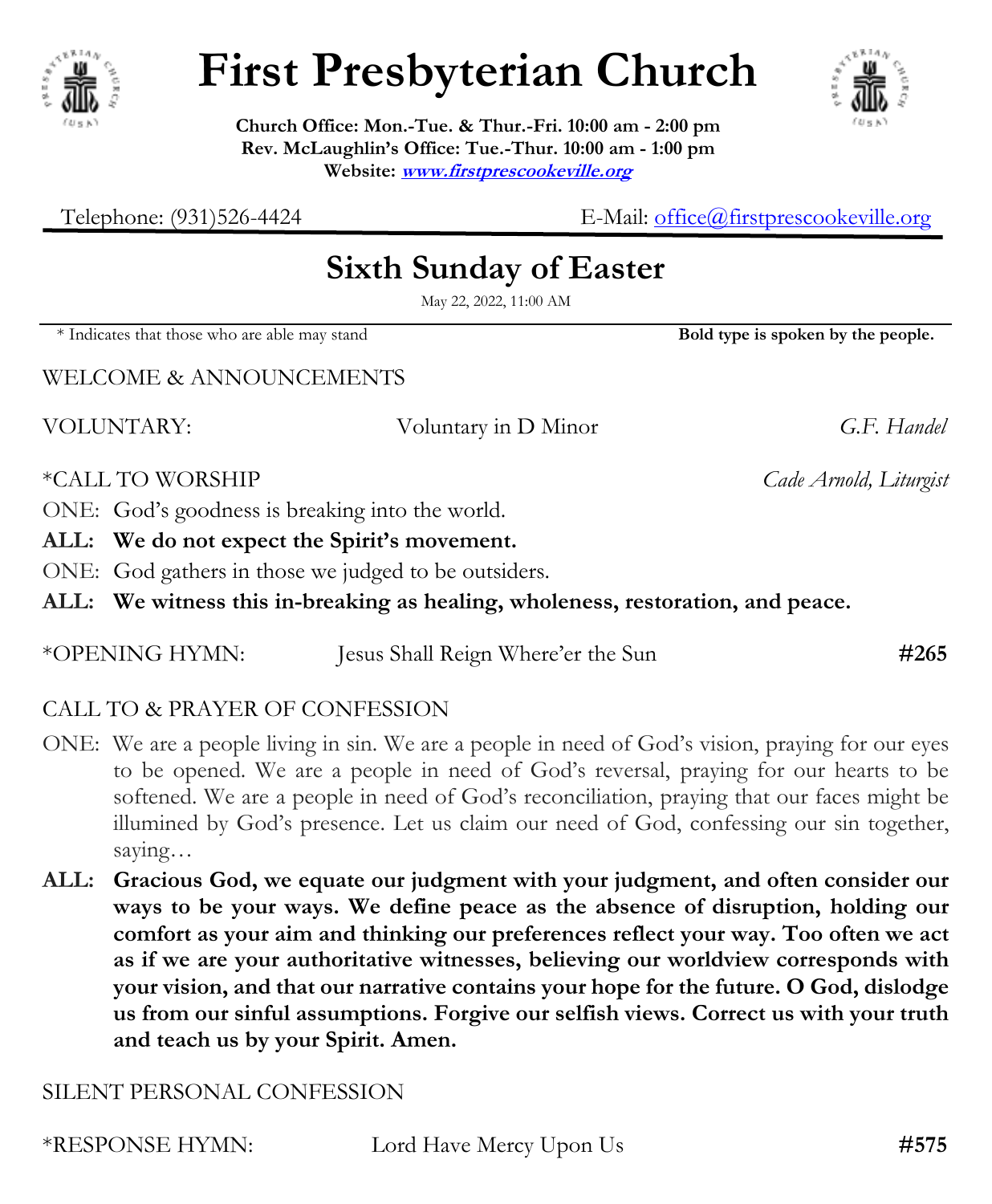#### \*ASSURANCE OF PARDON

- ONE: It is the Lord who opens eyes to see. It is the Lord who softens hearts to hear. It is the Lord who returns us to God's presence. Peace, peace, peace—you are loved. You are enough. You belong. In Jesus Christ you are restored.
- **ALL: Thanks be to our God forever and ever.**

| *GLORIA PATRI                                                  |                                                                                | #581      |
|----------------------------------------------------------------|--------------------------------------------------------------------------------|-----------|
| Glory be to the Father, and to the Son, and to the Holy Ghost; | As it was in the beginning, is now and ever shall be, world without end. Amen! |           |
| TIME FOR YOUNG DISCIPLES                                       |                                                                                | Katie Ory |
| PRAYER FOR ILLUMINATION                                        |                                                                                |           |
| FIRST SCRIPTURE LESSON:                                        | Acts $16:9-15$                                                                 | P.127     |
| SECOND SCRIPTURE LESSON: Revelation 21:10, 21:22-22:5          |                                                                                | P.244     |

ONE: This is the good news which we have received, in which we stand, and by which we are saved. **ALL: Thanks be to God.**

| <b>ANTHEM:</b> | In All These You Welcomed Me                                                    | William Bradley Roberts |
|----------------|---------------------------------------------------------------------------------|-------------------------|
|                |                                                                                 | Text: Carl P. Daw Jr.   |
|                | Traveler's child laid in a manger, refugee to Egypt bound,                      |                         |
|                | Pilgrim youth, yet not a stranger, when your Father's house you found;          |                         |
|                | Christ, who set aside your glory to reclaim our wayward race,                   |                         |
|                | Help us read salvation's story in each passing heart and face.                  |                         |
|                | Guest who vintaged wine from water, wand'ring healer brimmed with balm,         |                         |
|                | Foreigner whose hearer brought her heartthirst to your well of calm:            |                         |
|                | Savior, may we see our neighbor as an emblem of your care;                      |                         |
|                | In our leisure and our labor give us grace to find you there.                   |                         |
|                | Homeless squatter in a garden, feaster in a rented room,                        |                         |
|                | Scapegoat for another's pardon, sleeper in a borrowed tomb:                     |                         |
|                | Jesus, outcast and offender to those certain of God's will,                     |                         |
|                | Rend the veils of race and gender, wealth and health, that shroud us still.     |                         |
|                | Strange wayfarer to Emmaus, vague form on the distant shore,                    |                         |
|                | Fright to friends ("Does sense betray us?") when you stood with them once more: |                         |
|                | Risen Lord, be there to meet us when life dawns eternally;                      |                         |
|                | May your promised blessings greet us, "In all these you welcomed me.            |                         |
|                | THIRD SCRIPTURE LESSON:<br>John 14:23-29                                        | P.103                   |
|                |                                                                                 |                         |

\*SERMON HYMN: Come, Behold! The Feast of Heaven **#511**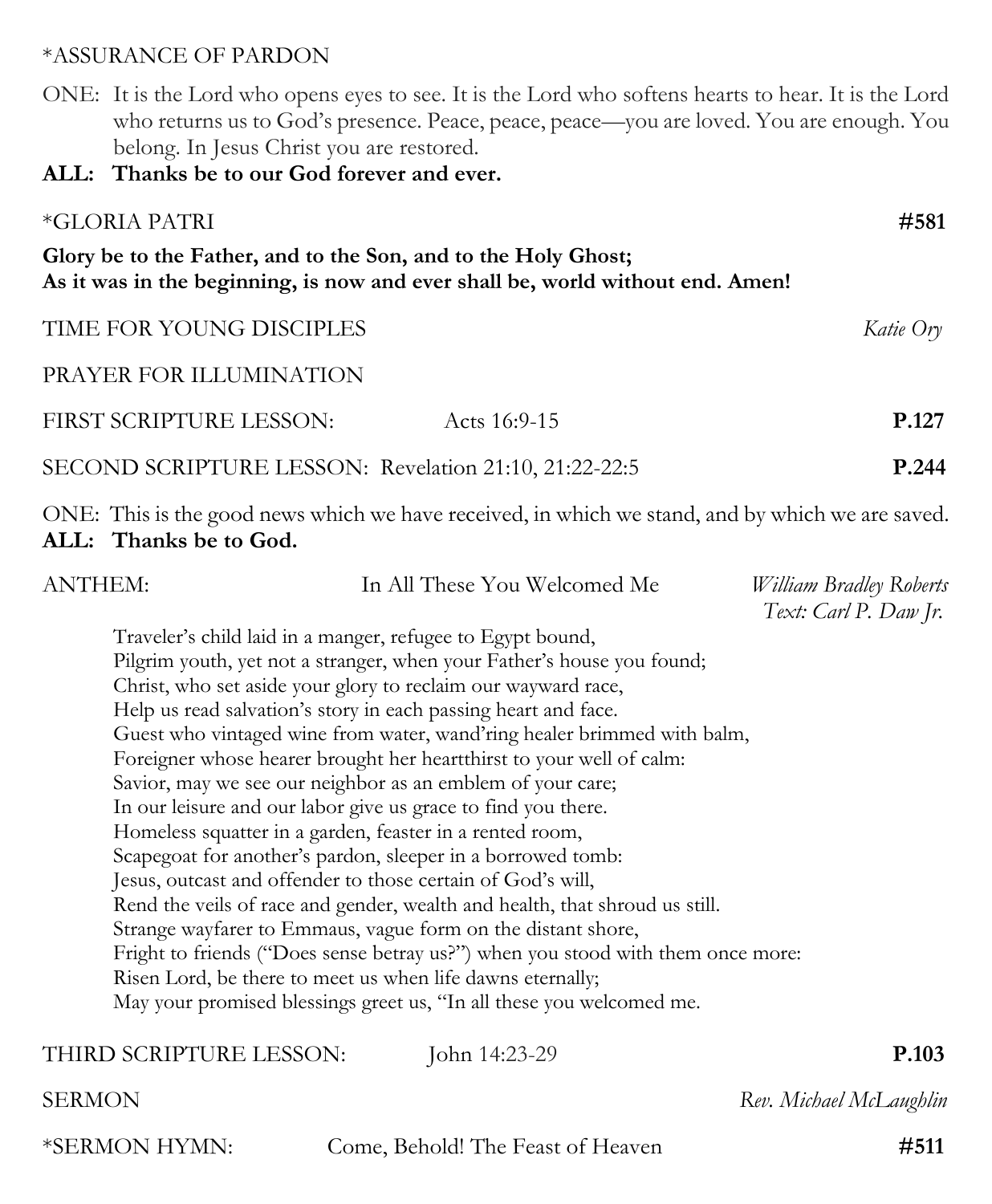#### \*COMMUNAL AFFIRMATION OF FAITH*Confession of 1967, 9.26*

**Life in Christ is life eternal. The resurrection of Jesus is the sign that God will consummate the work of creation and reconciliation beyond death and bring to fulfillment the new life begun in Christ. Amen.**

#### \*GREETINGS

After an exchange of Peace between the Pastor and the Congregation, we encourage you to greet one another. The Greetings will conclude with the first verse of *Blest Be the Tie That Binds.*

ONE: …The Peace of the Lord Jesus Christ be with you all.

#### **ALL: And also with you.**

**Blest be the tie that binds our hearts in Christian love;** #306 **The fellowship of kindred minds is like to that above.**

#### PRAYERS OF THE PEOPLE & THE LORD'S PRAYER

ONE: … God of new life,

- **ALL: hear our prayer.**
- **ALL: Our Father, who art in heaven, hallowed be thy name, thy kingdom come, thy will be done, on earth as it is in heaven. Give us this day our daily bread; and forgive us our debts, as we forgive our debtors; and lead us not into temptation, but deliver us from evil. For thine is the kingdom, and the power, and the glory, forever. Amen.**

#### **INVITATION TO GIVING**

|                 | <b>OFFERTORY:</b>                     | Down to the River/Shall We Gather at the River                                                                                                                        | Pepper Choplin |
|-----------------|---------------------------------------|-----------------------------------------------------------------------------------------------------------------------------------------------------------------------|----------------|
| <b>OFFERING</b> |                                       |                                                                                                                                                                       |                |
|                 | *DOXOLOGY                             |                                                                                                                                                                       | #606           |
|                 |                                       | ALL: Praise God, from whom all blessings flow; Praise God, all creatures here below;<br>Praise God above, ye heavenly host; Praise Father, Son, and Holy Ghost. Amen. |                |
|                 | *PRAYER OF DEDICATION                 |                                                                                                                                                                       |                |
|                 | *CLOSING HYMN:                        | Shall We Gather at the River                                                                                                                                          | #375           |
|                 | <i>*BENEDICTION</i><br>ONE: Alleluia! |                                                                                                                                                                       |                |
|                 | ALL: Alleluia!                        |                                                                                                                                                                       |                |

| POSTLUDE: | Jesus Shall Reign Where'er the Sun | Robert Powell |
|-----------|------------------------------------|---------------|
|-----------|------------------------------------|---------------|